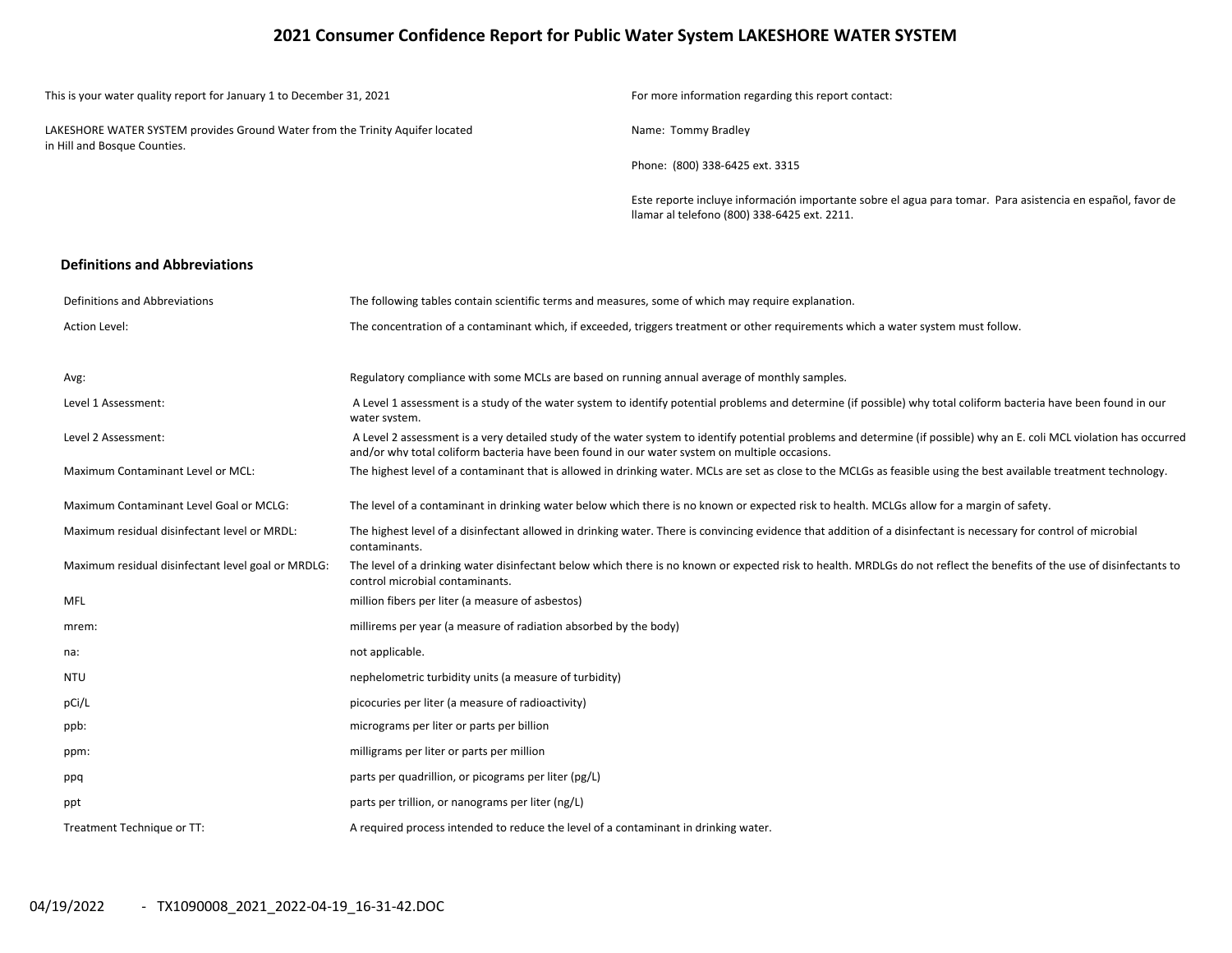# **Information about your Drinking Water**

The sources of drinking water (both tap water and bottled water) include rivers, lakes, streams, ponds, reservoirs, springs, and wells. As water travels over the surface of the land or through the ground, it dissolves naturally‐occurring minerals and, in some cases, radioactive material, and can pick up substances resulting from the presence of animals or from human activity.

Drinking water, including bottled water, may reasonably be expected to contain at least small amounts of some contaminants. The presence of contaminants does not necessarily indicate that water poses <sup>a</sup> health risk. More information about contaminants and potential health effects can be obtained by calling the EPAs Safe Drinking Water Hotline at (800) 426‐4791.

Contaminants that may be present in source water include:

‐ Microbial contaminants, such as viruses and bacteria, which may come from sewage treatment plants, septic systems, agricultural livestock operations, and wildlife.

‐ Inorganic contaminants, such as salts and metals, which can be naturally‐occurring or result from urban storm water runoff, industrial or domestic wastewater discharges, oil and gas production, mining, or farming.

‐ Pesticides and herbicides, which may come from <sup>a</sup> variety of sources such as agriculture, urban storm water runoff, and residential uses.

‐ Organic chemical contaminants, including synthetic and volatile organic chemicals, which are by‐products of industrial processes and petroleum production, and can also come from gas stations, urban storm water runoff, and septic systems.

‐ Radioactive contaminants, which can be naturally‐occurring or be the result of oil and gas production and mining activities.

In order to ensure that tap water is safe to drink, EPA prescribes regulations which limit the amount of certain contaminants in water provided by public water systems. FDA regulations establish limits for contaminants in bottled water which must provide the same protection for public health.

Contaminants may be found in drinking water that may cause taste, color, or odor problems. These types of problems are not necessarily causes for health concerns. For more information on taste, odor, or color of drinking water, please contact the system's business office.

You may be more vulnerable than the general population to certain microbial contaminants, such as Cryptosporidium, in drinking water. Infants, some elderly, or immunocompromised persons such as those undergoing chemotherapy for cancer; persons who have undergone organ transplants; those who are undergoing treatment with steroids; and people with HIV/AIDS or other immune system disorders, can be particularly at risk from infections. You should seek advice about drinking water from your physician or health care providers. Additional guidelines on appropriate means to lessen the risk of infection by Cryptosporidium are available from the Safe Drinking Water Hotline (800‐426‐4791).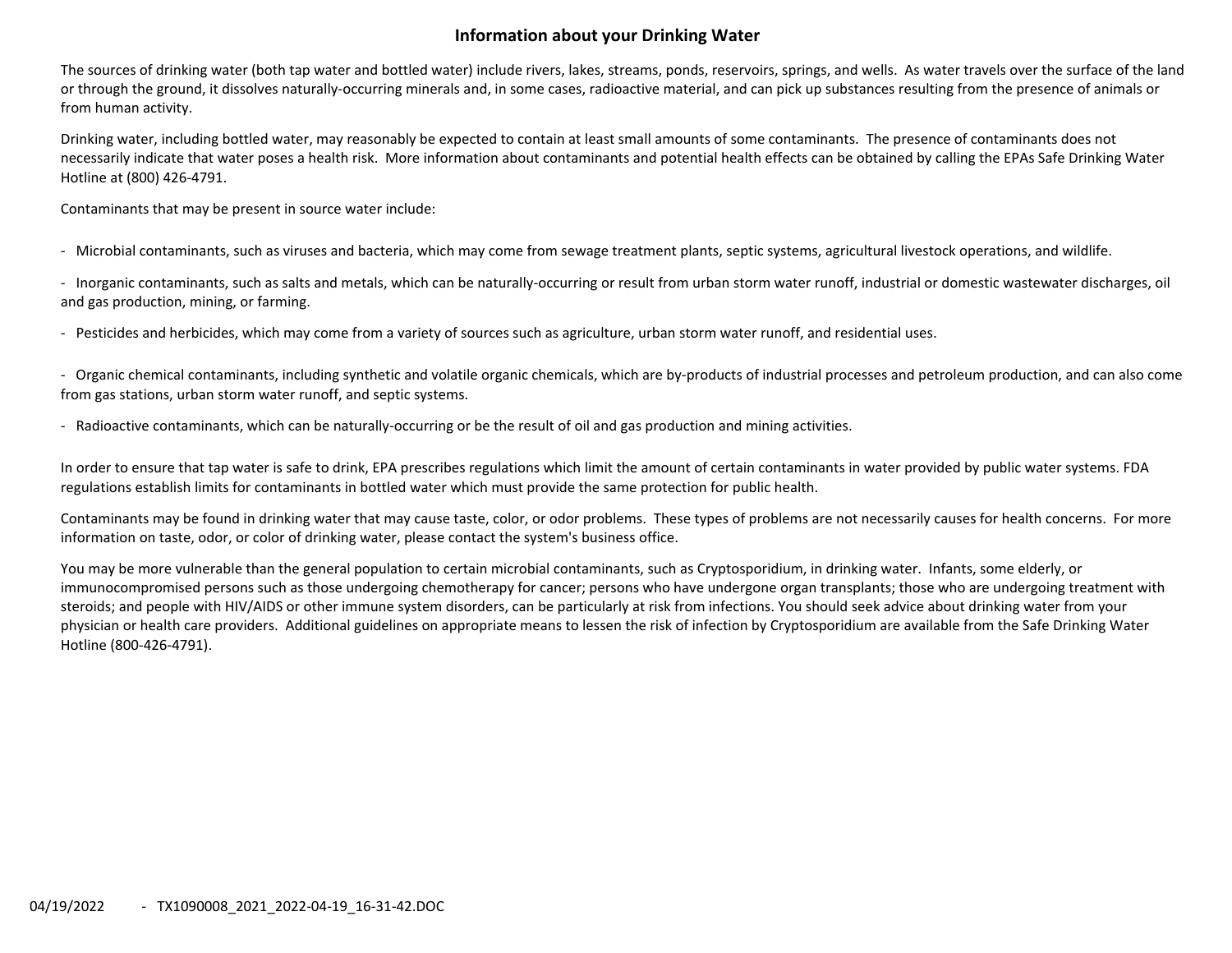If present, elevated levels of lead can cause serious health problems, especially for pregnant women and young children. Lead in drinking water is primarily from materials and components associated with service lines and home plumbing. We are responsible for providing high quality drinking water, but we cannot control the variety of materials used in plumbing components. When your water has been sitting for several hours, you can minimize the potential for lead exposure by flushing your tap for 30 seconds to 2 minutes before using water for drinking or cooking. If you are concerned about lead in your water, you may wish to have your water tested. Information on lead in drinking water, testing methods, and steps you can take to minimize exposure is available from the Safe Drinking Water Hotline or at http://www.epa.gov/safewater/lead.

## **Public Participation Opportunities**

Date: August 1, 2022 Time: 10:00 a.m. Location: HILCO United Services, 4581 FM 933, Whitney, TX 76692

## **Information about Source Water**

| <b>Water System Detail Information</b> |  |             |                                                                       |                  |              |                              |                         |  |  |  |  |  |
|----------------------------------------|--|-------------|-----------------------------------------------------------------------|------------------|--------------|------------------------------|-------------------------|--|--|--|--|--|
| Water System No.:                      |  |             | $\mathcal{C}$<br>TX1090008<br>Federal Type:<br><b>Federal Source:</b> |                  |              |                              |                         |  |  |  |  |  |
| Water System Name:                     |  |             | <b>LAKESHORE WATER SYSTEM</b>                                         | <b>GW</b>        |              |                              |                         |  |  |  |  |  |
| <b>Principal County Served:</b>        |  | <b>HILL</b> |                                                                       |                  |              | <b>System Status:</b>        | $\overline{A}$          |  |  |  |  |  |
| Principal City Served:                 |  |             |                                                                       |                  |              | <b>Activity Date:</b>        | $01 - 01 - 1913$        |  |  |  |  |  |
| <b>PBCU Sample Summary Results</b>     |  |             |                                                                       |                  |              |                              |                         |  |  |  |  |  |
| <b>MP Begin Date</b>                   |  | <b>Type</b> | # Samples                                                             | <b>Measure</b>   | <b>Units</b> | <b>Analyte Code/Name</b>     | <b>Last Sample Date</b> |  |  |  |  |  |
| 01-01-2019<br>12-31-2021               |  | AL          | 0 Exceeding Action Level                                              |                  |              | <b>CU90 - COPPER SUMMARY</b> |                         |  |  |  |  |  |
| 01-01-2019<br>12-31-2021               |  | 90%         | 10                                                                    | 0.054            | MG/L         | <b>CU90 - COPPER SUMMARY</b> | 08-12-2021              |  |  |  |  |  |
| 01-01-2019<br>12-31-2021               |  | AL          | 0 Exceeding Action Level                                              |                  |              | PB90 - LEAD SUMMARY          |                         |  |  |  |  |  |
| 01-01-2019<br>12-31-2021               |  | 90%         | 10                                                                    | $\theta$         | MG/L         | PB90 - LEAD SUMMARY          | 08-12-2021              |  |  |  |  |  |
| $01-01-2016$<br>12-31-2018             |  | AL          | 0 Exceeding Action Level                                              |                  |              | <b>CU90 - COPPER SUMMARY</b> |                         |  |  |  |  |  |
| 01-01-2016<br>12-31-2018               |  | 90%         | 10                                                                    | 0.076            | MG/L         | <b>CU90 - COPPER SUMMARY</b> | 08-23-2018              |  |  |  |  |  |
| 01-01-2016<br>12-31-2018               |  | AL          | 0 Exceeding Action Level                                              |                  |              | PB90 - LEAD SUMMARY          |                         |  |  |  |  |  |
| 01-01-2016<br>12-31-2018               |  | 90%         | 10                                                                    | $\boldsymbol{0}$ | MG/L         | PB90 - LEAD SUMMARY          | 08-23-2018              |  |  |  |  |  |
| $01-01-2013$<br>12-31-2015             |  | AL          | 0 Exceeding Action Level                                              |                  |              | <b>CU90 - COPPER SUMMARY</b> |                         |  |  |  |  |  |
| 01-01-2013                             |  | 90%         | 10                                                                    | 0.12             | MG/L         | <b>CU90 - COPPER SUMMARY</b> | 09-16-2015              |  |  |  |  |  |

04/19/2022 ‐ TX1090008\_2021\_2022‐04‐19\_16‐31‐42.DOC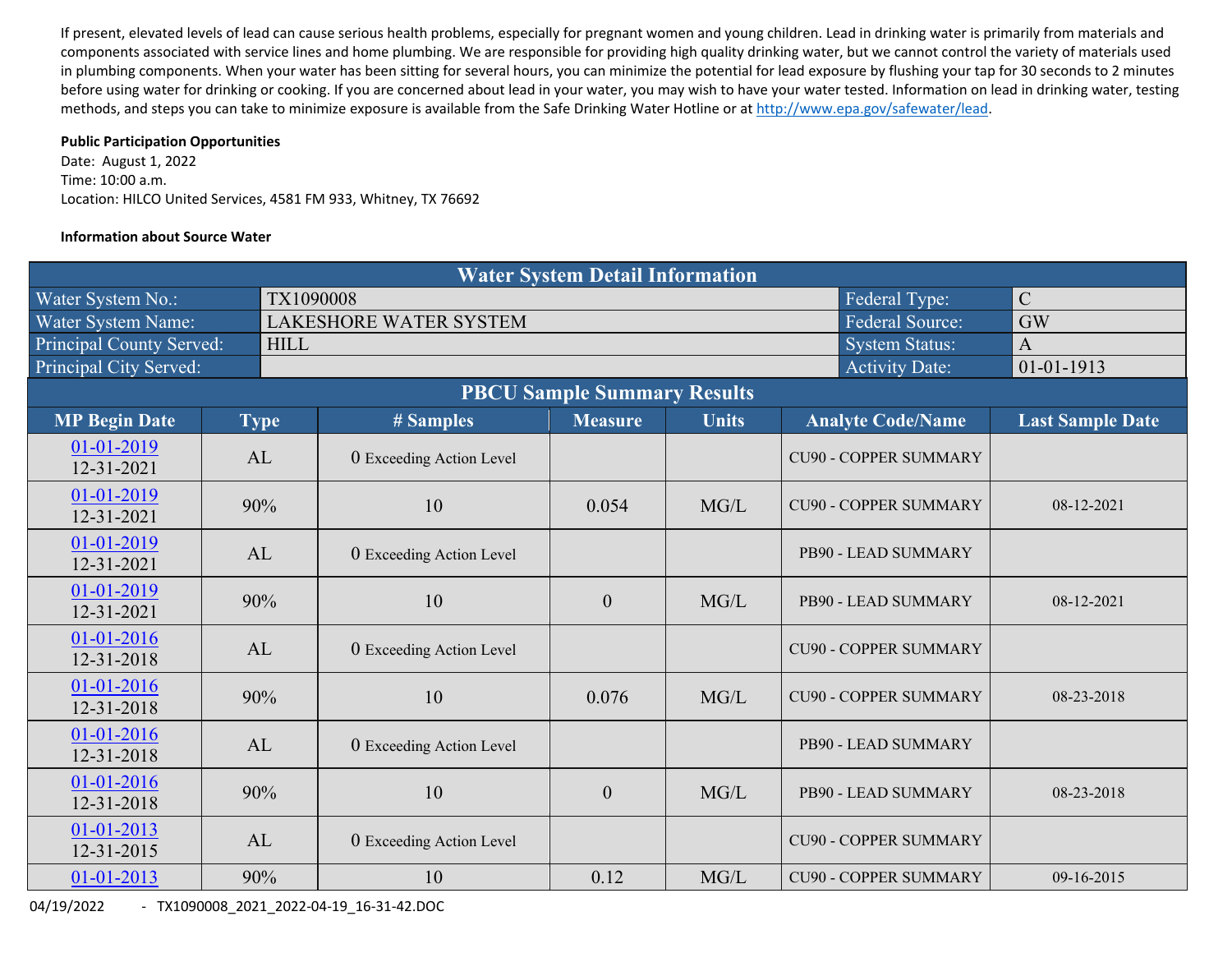| $12 - 31 - 2015$                     |     |                          |                  |      |                              |            |
|--------------------------------------|-----|--------------------------|------------------|------|------------------------------|------------|
| $01 - 01 - 2013$<br>12-31-2015       | AL  | 1 Exceeding Action Level |                  |      | PB90 - LEAD SUMMARY          |            |
| $01 - 01 - 2013$<br>12-31-2015       | 90% | 10                       | $\boldsymbol{0}$ | MG/L | PB90 - LEAD SUMMARY          | 09-16-2015 |
| 01-01-2002<br>$12 - 31 - 2010$       | 90% | 10                       | 0.126            | MG/L | <b>CU90 - COPPER SUMMARY</b> | 09-26-2008 |
| $01 - 01 - 2002$<br>$12 - 31 - 2010$ | AL  | 0 Exceeding Action Level |                  |      | <b>CU90 - COPPER SUMMARY</b> |            |
| $01 - 01 - 2002$<br>$12 - 31 - 2010$ | 90% | 10                       | $\mathbf{0}$     | MG/L | PB90 - LEAD SUMMARY          | 09-26-2008 |
| $01-01-2002$<br>12-31-2010           | AL  | 0 Exceeding Action Level |                  |      | PB90 - LEAD SUMMARY          |            |

TCEQ completed an assessment of your source water, and results indicate that our sources have a low susceptibility to contaminants. The sampling requirements for your water system is based on this susceptibility and previous sample data. Any detections of these contaminants will be found in this Consumer Confidence Report. For more information on source water assessments and protection efforts at our system contact Tommy Bradley at (800) 338‐6425 ext. 3315.

| <b>Lead and Copper</b> | <b>Date Sampled</b> | <b>MCLG</b> | <b>Action Level (AL)</b> | 90th Percentile | # Sites Over AL | <b>Units</b> | Violation | <b>Likely Source of Contamination</b>                                                                         |
|------------------------|---------------------|-------------|--------------------------|-----------------|-----------------|--------------|-----------|---------------------------------------------------------------------------------------------------------------|
| Copper                 | 2021                | 1.3         | ر. 1                     | 0.054           |                 | ppm          |           | Erosion of natural deposits; Leaching from wood<br>preservatives; Corrosion of household plumbing<br>systems. |

# **2021 Water Quality Test Results**

| Disinfection By-Products | <b>Collection Date</b> | <b>Highest Level</b><br>Detected | <b>Range of Individual</b><br><b>Samples</b> | <b>MCLG</b>              | <b>MCL</b> | <b>Units</b> | Violation | <b>Likely Source of Contamination</b>      |
|--------------------------|------------------------|----------------------------------|----------------------------------------------|--------------------------|------------|--------------|-----------|--------------------------------------------|
| Haloacetic Acids (HAA5)  | 2021                   |                                  | $3.3 - 3.3$                                  | No goal for the<br>total | 60         | ppb          | N         | By-product of drinking water disinfection. |

\*The value in the Highest Level or Average Detected column is the highest average of all HAA5 sample results collected at <sup>a</sup> location over <sup>a</sup> year

| Total Trihalomethanes (TTHM) | 2021 | $-10.9$<br>10.9 | No goal for the | 80 | ppt | By-product of drinking water disinfection. |
|------------------------------|------|-----------------|-----------------|----|-----|--------------------------------------------|
|                              |      |                 | total           |    |     |                                            |

\*The value in the Highest Level or Average Detected column is the highest average of all TTHM sample results collected at <sup>a</sup> location over <sup>a</sup> year